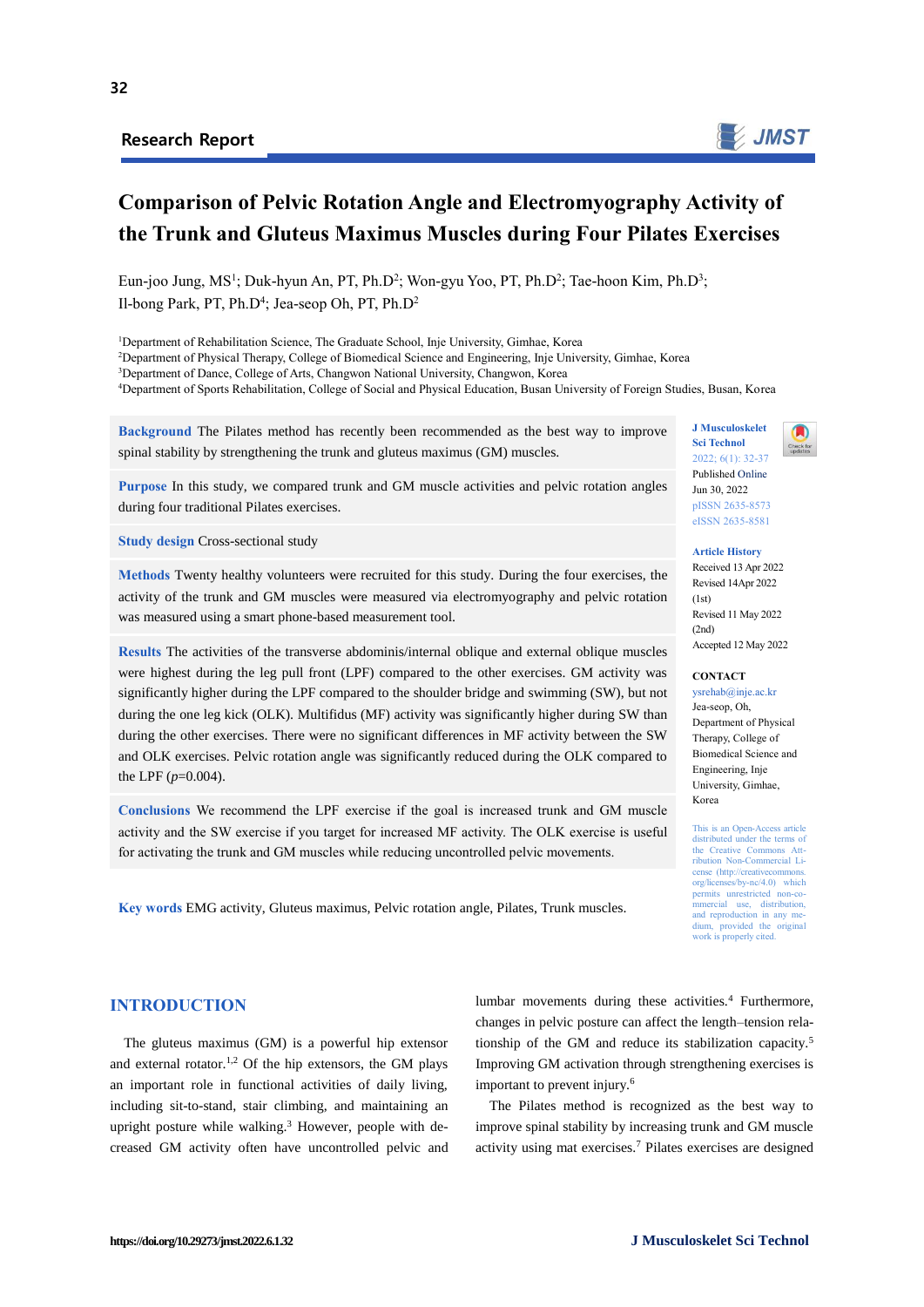to improve strength and posture with special emphasis on the trunk muscles.<sup>8,9</sup> Bergson et al. demonstrated that variation in postural changes was due to augmented activation patterns of the multifidus (MF), GM, and oblique muscles during four Pilates exercises.<sup>10</sup> Kim et al*.* also reported that three Pilates exercises significantly affected GM and MF muscle activity.<sup>11</sup> Many studies have examined the effects of Pilates exercises on the trunk and GM muscles, but evidence for the most effective exercise for improving GM

Although Pilates exercises, including swimming (SW), one leg kick (OLK), shoulder bridge (SB), and leg pull front (LPF), strengthen the hip muscles, few studies have objectively quantified changes in hip strength during these exercises. Also, there is few information on lumbo-pelvic motion during Pilates exercises for the GM. This information is not well known, so it is very important for effective strengthening exercises and injuries prevention programs. Therefore, additional objective data are essential to be able to personalize GM exercises to meet patient needs.

muscle activity is lacking.

In this study, we quantified the activity of the trunk and GM muscles and pelvic rotation angle during the OLK, SW, LPF, and SB. Our results provide valuable information about trunk and GM muscle activation during Pilates exercises without unwanted lumbo-pelvic motion and may aid clinical decision making and help personalize injury-prevention programs.

## **Methods**

#### **Subjects**

Twenty healthy women (mean age 27.53±5.97 years; mean height  $163.27\pm5.24$  cm; mean weight  $48.67\pm6.28$  kg) volunteered for this study. Individuals with known medical problems, past spinal or abdominal surgery, or episodes of back, shoulder, or hip pain requiring treatment during the previous 6 months were excluded.<sup>11</sup> Before beginning the study, the principal investigator explained all of the procedures and the subjects provided written informed consent. The study protocol was approved by the institutional review board of Inje University, Korea (INJE 2022-02-009-001).

#### **Surface electromyography**

A Delsys Trigno Wireless electromyography (EMG) system (Delsys, Boston, MA, USA) with a Trigno EMG sensor was used to collect surface EMG data. Analog signals recorded from each muscle were converted into digital signals and processed using DELSYS EMG Works acquisition software on a personal computer. The EMG signal sampling rate was set at 2,000 Hz and the band pass filter was set at 20–450 Hz. The EMG signals for each muscle were analyzed based on the root mean square (RMS). The site for each electrode was shaved and then cleaned with cotton and alcohol to reduce skin impedance. The dominant leg was determined by asking the subject to kick a soccer ball, and the kicking leg was determined to be the dominant leg.<sup>12</sup> All participants were right-leg dominant. To record bilateral transverse abdominis/internal oblique (TrA/IO) activity, EMG sensors were placed at a location approximately 2 cm medial and inferior to the anterior superior iliac spines.<sup>13</sup> For the bilateral external oblique (EO), the electrodes were placed inferiorly and laterally to the 8th rib.<sup>14</sup> EMG sensors were attached at a location 2 cm lateral from the L5 spinous process to record bilateral MF activity.<sup>15</sup> For the GM, the electrodes were located halfway between the greater trochanter and second sacral vertebra in the middle of the muscle belly, at an oblique angle at or slightly above the level of the trochanter.<sup>16</sup> The maximum voluntary isometric contraction (MVIC) was measured in a manual muscle testing posture to normalize the EMG values for each muscle.<sup>1</sup> Data were collected for three trials for 5 s each. The first and last second were excluded and 3 s of mean EMG signal data were used as the %MVIC. The subjects rested for 1 min between trials to prevent muscle fatigue.

#### **Smart phone-based measurement tool**

To measure the pelvic transverse rotation angle, a smart phone was connected to the wooden holder of a smart phone-based measurement tool (SBMT). Previous research has shown that pelvic rotation measurements using the SMBT have excellent reliability.<sup>17</sup> Before measuring pelvic rotation, an inclinometer application (Clinometer level and slope finder; Plaincode Software Solutions, Stephanskirchen, Germany) was calibrated by placing the SBMT on a flat surface. The base of the SBMT was located at both the anterior superior iliac and posterior superior iliac spines and the inclinometer application was used to record the pelvic rotation angle for each exercise.

#### **Pilates exercises**

Each participant performed the OLK, SW, SB, and LPF (Figure 1). All exercises were explained by a trained Pilates instructor. The subjects learned how to perform the four exercises through 10 min of instruction. The OLK exercise started with lumbar static hyperextension (e.g., maintaining a static lordotic lumbar posture for the entire exercise) with the hands placed on the mat. The subjects alternated leg flexion and extension, kicking the heel toward the buttock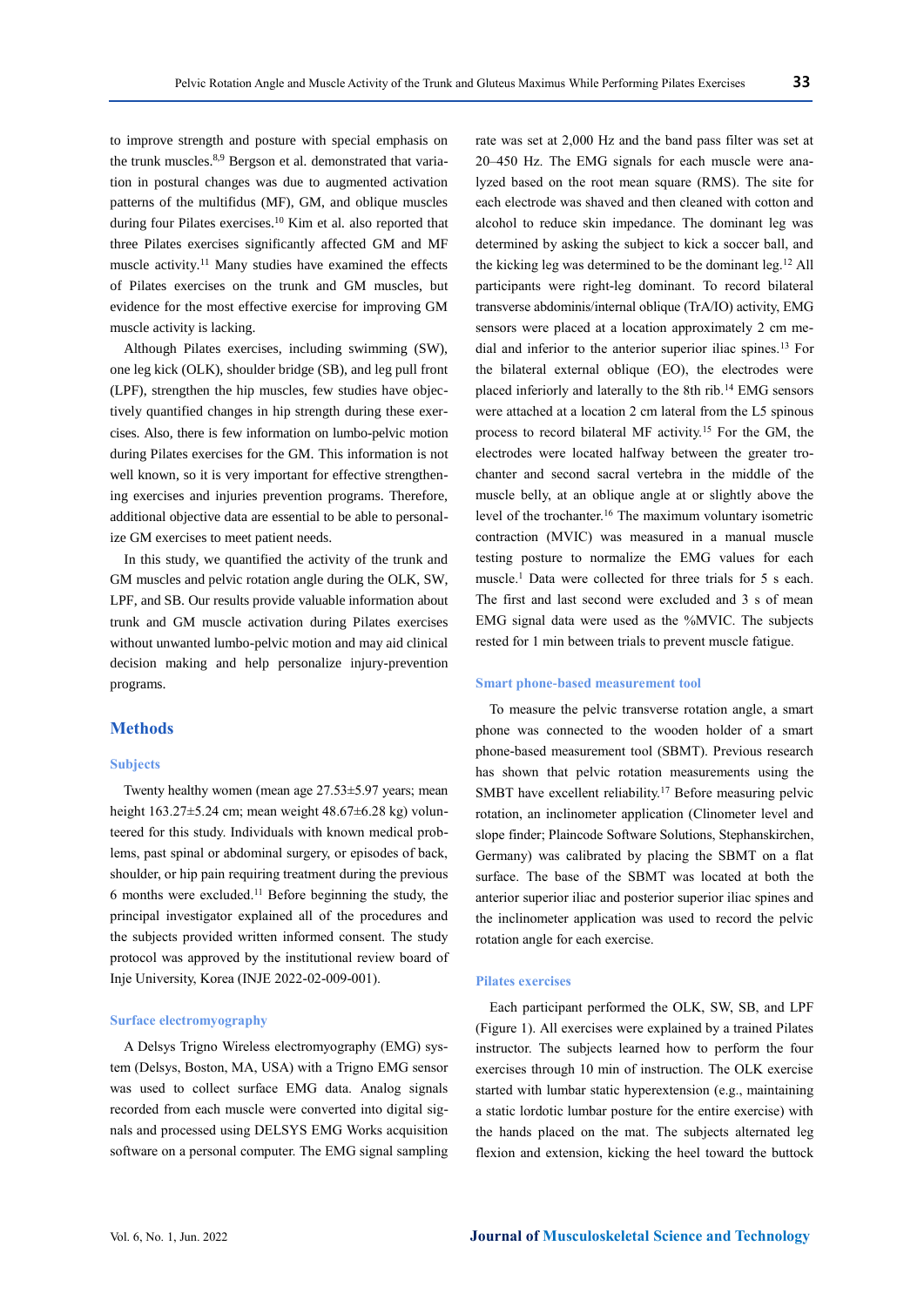and then extending the leg (Figure 1). For the SW exercise, the subjects assumed a prone position, with arms extended overhead and the trunk and legs lifted (Figure 1). For the duration of each exercise, the subjects maintained their neck in alignment with the spinal column (a Pilates principle). The SB exercise used unilateral hook-lying, as described for the bilateral bridge, except that the contested lower limb remained on the table (0° at the hip and knee). The subject then pushed the foot into the table with the tested limb to raise the pelvis until 90° of knee flexion was achieved ipsilaterally (Figure 1). For the LPF exercise, the subjects assumed hip extension in the plank position (Figure 1). The subject was asked to perform a single leg lift to a predetermined target bar. The target bar was placed at the level of 10° hip extension, as measured using an inclinometer.<sup>18</sup> The Pilates principles of body alignment, breathing control, and abdominal muscle control were emphasized throughout the session. Each subject, in random order, performed the four Pilates exercises three times for 5 s each, with a 1 min rest between trials.

#### **Statistical analysis**

The Kolmogorov-Smirnov test was used to determine

that each variable was normally distributed. Muscle activity and the angle of pelvic rotation during each Pilates exercise were analyzed using a repeated measured analysis of variance (ANOVA). When necessary, post hoc analyses were performed using the paired *t*-test. All statistical analyses were performed using the SPSS ver. 18.0 (SPSS, Chicago, IL, USA) with statistical significance set at  $p<0.05$ .

## **RESULTS**

## **Electromyography activity of the trunk and gluteus maximus muscles**

Right-side GM activity was highest during the LPF followed by the SB (*p=*0.016) and SW (*p=*0.002) exercises. The activity of the left-side TrA/IO was significantly lower during the SW exercise than during the SB (*p=*0.001) and LPF (*p=*0.006) exercises. However, right-side TrA/IO activity did not significantly differ during any of the four exercises. Bilateral MF activity was significantly lower (*p=*0.0001 for both) during the LPF exercise than during the SB, SW, and OLK exercises. Right-side EO activity was highest during the LPF exercise, followed by the OLK (*p=*0.003) and SW (*p=*0.003) exercises. Left-side EO activ-



Abbreviations: OLK, one leg kick; SW, swimming; SB, shoulder bridge; LPF, leg pull front.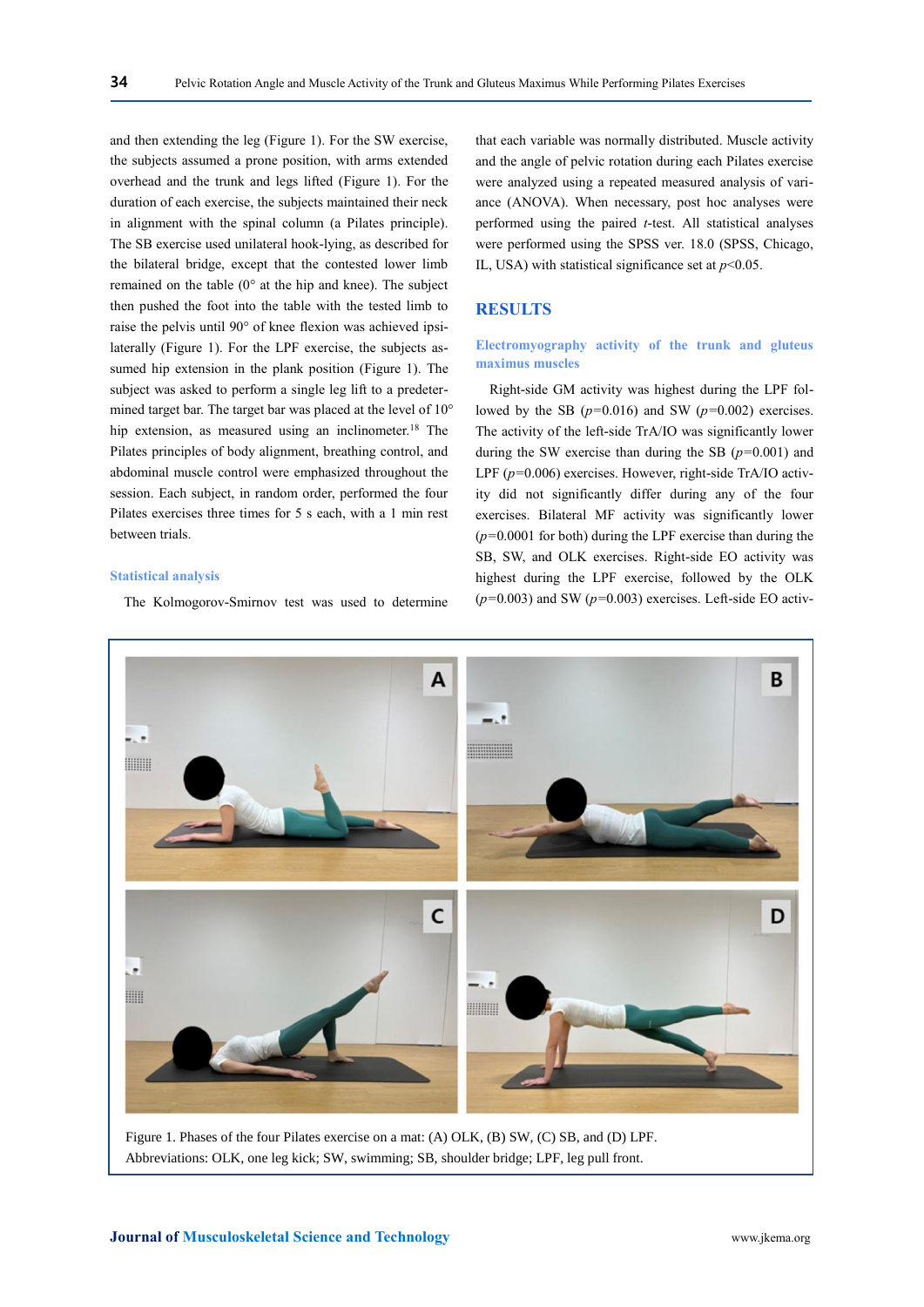ity was significantly increased during the SB compared to the SW  $(p=0.011)$  exercises (Table 1).

## **Angle of pelvic rotation**

The angle of pelvic rotation was significantly increased during the LPF exercise compared to the SW (*p*=0.008) and OLK exercises (*p*=0.004) (Table 2).

# **DISCUSSION**

We compared the EMG activity of the trunk and GM muscles and pelvic rotation angle during four Pilates exercises and found that the LPF facilitates TrA/IO and GM muscle activities, while the OLK minimizes pelvic transverse rotation. This suggests that the four exercises should be recommended for selective trunk and GM muscle activation in exercise programs to minimize unwanted lumbopelvic motion.

During the OLK and SB movements, all trunk and GM muscles showed relatively high muscle activity (20% MVIC). Sekendiz et al*.* previously showed that the OLK and SB exercises increased strength and endurance of the trunk muscles in healthy women.<sup>19</sup> In our study, participants were able to perform alternating leg flexion and extension contractions during the OLK and SB exercises without uncontrolled pelvic movements. Instability during the OLK and SB exercises causes co-contraction of all trunk and GM muscles to maintain balance. Therefore, we recommend the OLK and SB to increase trunk stabilization and GM muscle activity.

We observed significantly greater TrA/IO and EO activity during the LPF than during the other Pilates exercises. This is probably because the LPF has a smaller base of support than the other movements. As the base of support

| Table 1. Electromyography activities of each muscle tested during the four Pilates exercises. | $(n=20)$ |
|-----------------------------------------------------------------------------------------------|----------|
|                                                                                               |          |

| Muscle           | Pilates exercise  |                                 |                   |                           |                            |
|------------------|-------------------|---------------------------------|-------------------|---------------------------|----------------------------|
| $(\%MVIC)$       | One leg kick      | Shoulder bridge                 | Swimming          | Leg pull front            | $\boldsymbol{p}$           |
| $Rt$ . Tr $A/IO$ | $31.33 \pm 18.74$ | $25.42 \pm 11.16$               | $26.00 \pm 17.68$ | $27.23 \pm 14.05$         | $0.047*$                   |
| Lt. $TrA/IO$     | $20.32 \pm 14.56$ | $26.36 \pm 11.49^{\text{a}}$    | $15.53\pm8.98$    | $34.56\pm18.86^{b}$       | $\leq 0.001$ <sup>**</sup> |
| Rt. EO           | $23.19 \pm 9.59$  | $27.12 \pm 12.03^{a}$           | $19.83 \pm 9.93$  | $37.29 \pm 14.27^{b,c}$   | $\leq 0.001$ <sup>**</sup> |
| Lt. EO           | 29.88±15.77       | $31.02 \pm 13.62$ <sup>a)</sup> | $24.39 \pm 14.34$ | $37.32 \pm 16.73$         | $\leq 0.01$ <sup>*</sup>   |
| Rt. MF           | $51.22 \pm 12.54$ | $48.48 \pm 12.85$               | $52.03 \pm 12.71$ | $31.29 \pm 13.06^{b,c,d}$ | $\leq 0.001$ <sup>**</sup> |
| Lt. MF           | $42.93 \pm 14.74$ | $39.48 \pm 13.19$               | $44.78 \pm 17.71$ | $15.93 \pm 4.45^{b,c,d}$  | $\leq 0.001$ **            |
| Rt. GM           | $44.59 \pm 18.63$ | $36.09 \pm 16.30$               | $37.02 \pm 13.86$ | $51.72 \pm 13.91^{b,d}$   | $\leq 0.01$ <sup>*</sup>   |

Abbreviations: EO, external abdominal oblique; GM, gluteus maximus; IO, internal abdominal oblique; Lt, left; MF, multifidus; MVIC, maximum voluntary isometric contraction; RA, rectus abdominis; Rt, right; TrA, transverse abdominis.

Values are mean±SD. \* *p*<0.05. \*\* *p*<0.001.

a) Significant differences between shoulder bridge and swimming conditions.

b) Significant differences between swimming and leg pull front conditions.

c) Significant differences between one leg kick and leg pull front conditions.

d) Significant differences between shoulder bridge and leg pull front conditions.

Table 2. Angle of pelvic rotation tested during the four Pilates exercises (*n*=20)

|                                | Pilates exercise    |                 |                 |                     |          |
|--------------------------------|---------------------|-----------------|-----------------|---------------------|----------|
|                                | One leg kick        | Shoulder bridge | Swimming        | Leg pull front      | p        |
| Pelvic rotation<br>angle $(°)$ | $2.44 \pm 1.36^{a}$ | $4.98 \pm 2.73$ | $3.58 \pm 1.56$ | $6.49\pm3.66^{b,c}$ | $0.000*$ |

Values are mean $\pm$ SD.  $\degree$  *p*<0.05.

a) Significant differences between one leg kick and shoulder bridge conditions.

b) Significant differences between one leg kick and leg pull front conditions.

<sup>c)</sup> Significant differences between swimming and leg pull front conditions.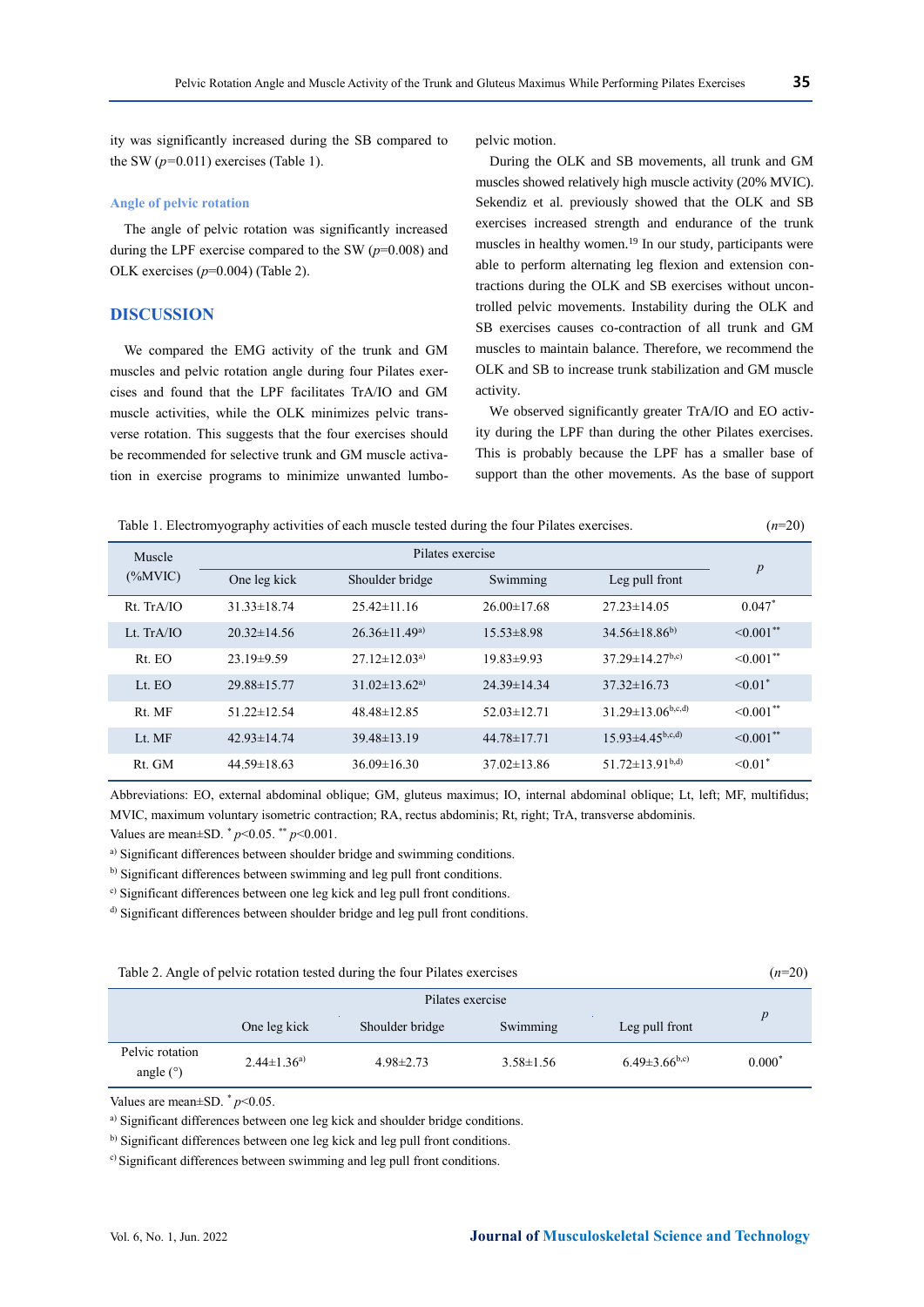becomes unstable, more abdominal muscles are recruited to maintain balance, stability, and load on the lumbar spine. When the upper or lower limbs are lifted from the ground, the base of support and stability are decreased, and trunk stabilization muscles are contracted to maintain spinal posture.<sup>20</sup> In accordance with this, our results demonstrate that the TrA/IO and EO were more activated during the LPF than during the other Pilates exercises.

MF activity was significantly greater during the SW than during the other Pilates exercises. There were no significant differences in MF activity between the SW and OLK exercises (*p*=1.000). Our results agree with Maryela et al*.*, 21 who reported that MF activity was highest during SW among the prone Pilates exercises (SW, double leg kick, and OLK). SW is a dynamic movement in which one arm and opposite leg are lifted simultaneously. Previous studies have shown that back muscle activity gradually increases when the arms and legs are far from the axis of rotation of the lumbar spine.<sup>15,22,23</sup> Furthermore, during SW, the MF is activated to maintain spinal alignment by resisting the torsional forces created by lifting the opposing upper and lower extremities.<sup>24</sup> Therefore, MF activity during SW would be expected to be higher than during the other Pilates exercises because SW has a longer lever arm and requires more muscle activity to maintain spinal alignment against the greater rotational force on the lumbar spine.

We also found that GM activity was highest during the LPF, but it was not significantly different from the LPF and OLK exercises. This may be because the LPF and OLK have a smaller base of support than the other exercises.<sup>25</sup> Because the trunk is in an unsupported position during the LPF and OLK, GM activity is increased to provide adequate support and stability.<sup>25</sup> Therefore, GM activity would need to increase to compensate for the smaller bases of support during the LPF and OLK. Based on our results and those of previous studies, the LPF and OLK may be effective methods to increase activation of the GM.

The pelvic angle was the smallest during the OLK and largest during the LPF. The OLK has a greater base of support than the other Pilates exercises because both elbows, the lower extremities, and pelvis are on the mat. However, the LPF creates more instability because it has a smaller base of support than the other Pilates exercises, which may increase pelvic rotation by adding hip extension. The OLK had the lowest pelvic rotation angle, therefore, the OLK is recommended to reduce unwanted pelvic movements while increasing trunk muscle activity.

There were several limitations to this study. First, our results may not be generalizable to other populations because the subjects of this study were young healthy

individuals. Second, these results apply only to traditional Pilates mat exercises. Third, we could not confirm whether the observed muscle activity was bilateral. Future studies should include more subjects, including patients with lower back pain.

# **CONCLUSIONS**

This study investigated how four Pilates exercises affect trunk and GM muscle activity and pelvic rotation angle. Lt. TrA/IO, EO, and Rt. GM of muscle activation was the highest during LPF. Rt. TrA/IO of muscle activation was the highest in OLK. MF of muscle activation was the highest in SW. For GM Muscles, LPF and OLK exercise, and MF target are SW exercise, and if the abdominal muscle is a target, it is recommended to do LPF and OLK exercise.

#### **Key Points**

**Question** Pilates exercises does affect activation of trunk and gluteus maximus (GM) muscle activity and pelvic rotation angle?

**Findings** Pilates exercise leg pull front was showed to increase the activity of the GM, transverse abdominis/internal oblique and external oblique muscles. The pelvic rotation angle was significantly reduced during one leg kick, compared to leg pull front.

**Meaning** Clinicians and fitness specialists can recommend Pilates exercises such as one leg kick to activate the trunk and GM muscles as well as reducing unwanted pelvic movements.

## **Article information**

Conflict of Interest Disclosures: No potential conflict of interest relevant to this article was reported.

Funding/Support: None.

Acknowledgment: None.

Ethic Approval: The study received the approval of the Institutional Review Board (IRB) of INJE uni-versity (No. INJE 2022-02-009-001).

## **REFERENCES**

- 1. Kendall FP, McCreary EK, Provance PG, Rodgers MM, Romani WA. *Muscles: Testing and function with posture and pain. vol. 5*. Baltimore, Lippincott Williams & Wilkins. 2005.
- 2. Neumann DA. Kinesiology of the hip: A focus on muscular actions. *J Orthop Sports Phys Ther.* 2010;40(2):82- 94.